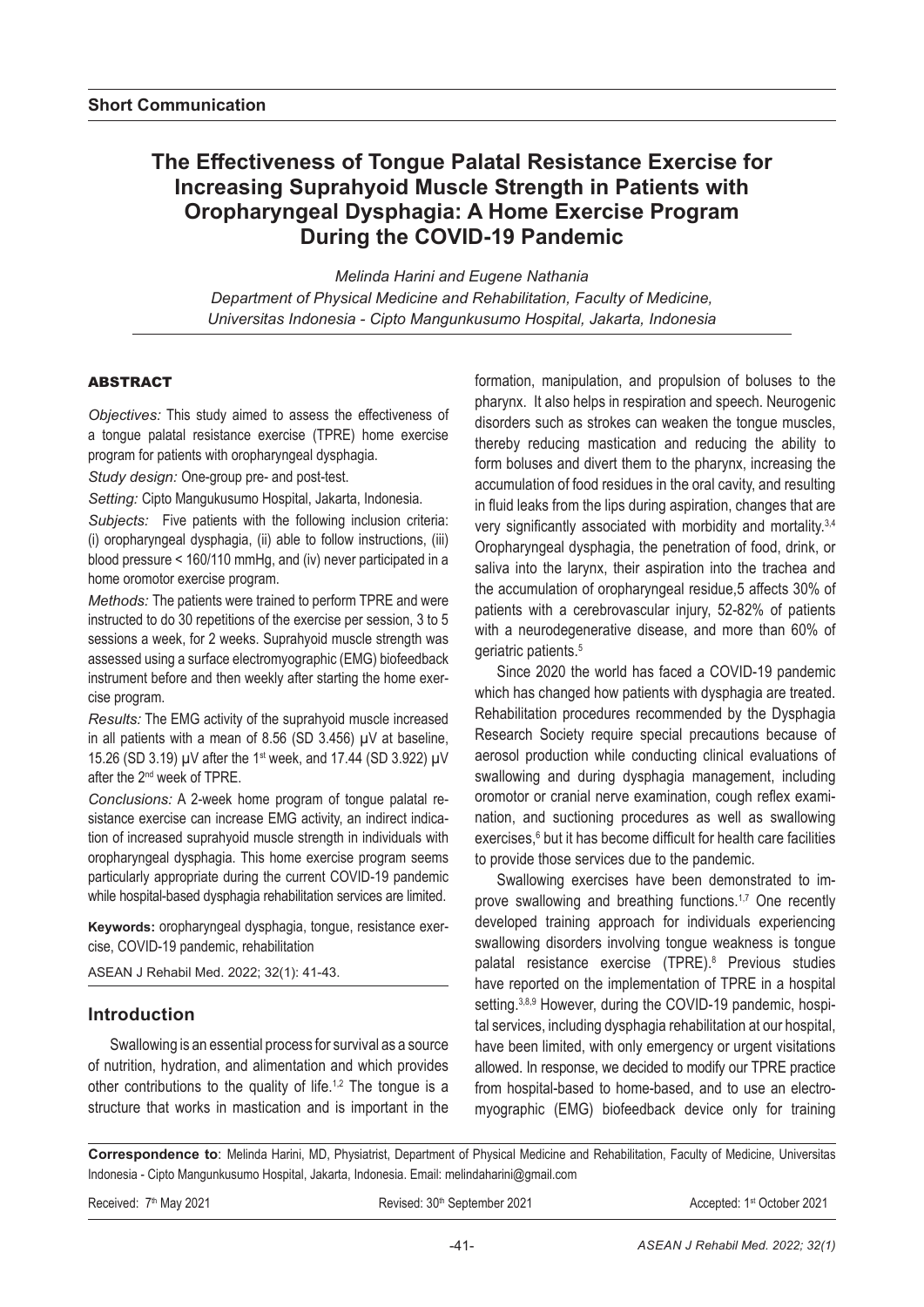patients on how to perform the exercises correctly. At home, the patients performed the exercises by themselves, without EMG biofeedback. This study was carried out to evaluate the effectiveness of a two-week home-based TPRE program in increasing suprahyoid muscle strength in patients with swallowing problems.

#### **Methods**

This one-group pre-test and post-test design study was approved by the Research Ethics Committee, Faculty of Medicine, University of Indonesia (20-07-0841).

After receiving informed consent, patients with oropharyngeal dysphagia which had been confirmed by a fiberoptic endoscopic evaluation of swallowing (FEES) test, were able to follow the exercise program instructions, had blood pressure controlled below 160/110 mmHg, and had never participated in a home program of oromotor exercise were recruited into the study. Exclusion criteria were uncontrolled hypertension, inability to conduct suprahyoid muscle strength measurements, and inability of the patient to carry out the exercises. The dropout criterion was not doing the exercises for more than 2 consecutive days.

TPRE is designed to produce tongue pressure by lifting the tongue against the palate near the alveolar ridge and elevating the floor of the mouth (Figure 1).9,10 All participants were trained to perform the exercise using surface EMG biofeedback. They were then instructed to do 30 repetitions of the exercise holding each muscle contraction for 10 seconds, repeating the exercise 3 to 5 times a week for two weeks without EMG biofeedback.

EMG biofeedback measurement of tongue pressure, a representation of suprahyoid muscles strength, was done using a surface EMG biofeedback device (Chattanooga VitalStim® Plus Four Channel Electrotherapy System (Chattanooga Group, Inc., Austin, TX, USA). Surface electrodes with a diameter of 2 cm were placed over the suprahyoid area (Figure 2). During the 10 seconds of sustained contraction of TPRE, EMG activity was monitored and measured in

 $\mu$ V,<sup>11</sup> representing the suprahyoid muscles strength. Baseline data was recorded during the TPRE training. A follow-up assessment was conducted at the clinic twice: after the first and second weeks of practicing the home exercise program.

The patients' demographics, clinical data including the Dysphagia Severity Scale based on FEES (1, saliva aspiration; 2, food aspiration; 3, water aspiration; 4, occasional aspiration; 5, oral problems; 6, minimum problems; and 7, within normal limits),<sup>12</sup> and the EMG activity measured at baseline and follow-up were recorded.

#### **Results**

A total of 5 participants (Table 1) were followed weekly for two weeks after TPRE; there were no dropouts during the study. The majority were male (60%), with a mean age of 60.4 years (SD 6.69). All participants demonstrated increased EMG activity after the first and second weeks of TPRE (Table 2). The mean suprahyoid muscle strength was 8.56 (SD 3.456) µV at baseline, 15.26 (SD 3.19) µV after the first week, and 17.44 (SD 3.922) µV after the second week.

#### **Discussion**

This was the first study of a 2-week home TPRE program for dysphagia patients during the COVID-19 pandemic in Indonesia. Each of the 5 patients had a different level of severity, duration, and cause of dysphagia. Increased EMG activity of the suprahyoid muscle was seen at the end of the first week, increasing further by the end of the second week of TPRE in all patients. The amount of the increase varied, but was greater in the patients with more severe dysphagia at baseline, including those with chronic dysphagia, than those with a less severe condition.

These results suggest that, even without EMG biofeedback, the home exercise TPRE program produces positive effects. Those effects might potentially be increased still further with proper TPRE training using an EMG biofeedback device.



**Figure 1.** Tongue palate resistance exercise (TPRE) (modified from Bae Y, 2013)<sup>13</sup>

Tongue movement against resistance while performing